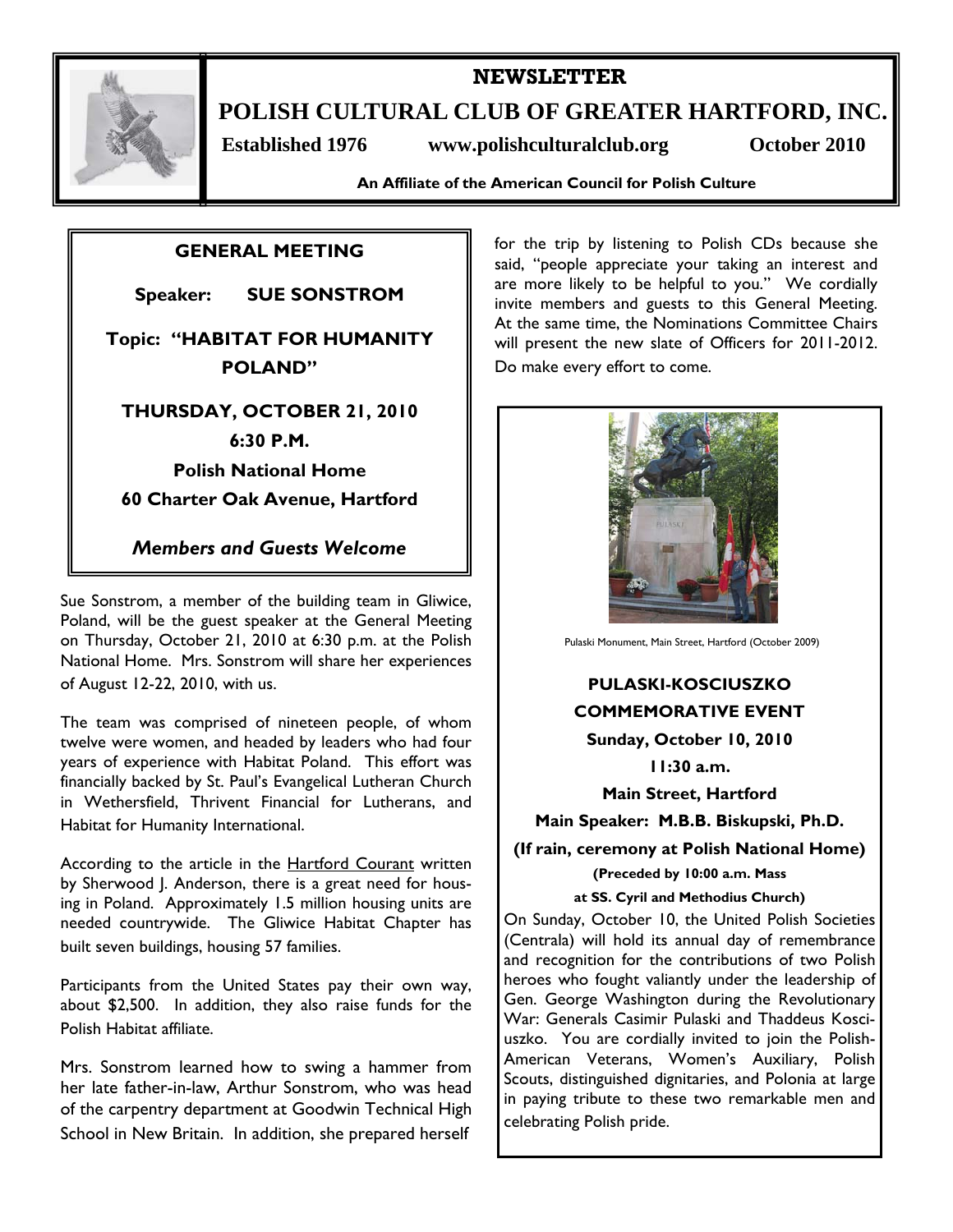

### *Page 2* **NEWSLETTER**

## **PRESIDENT'S MESSAGE**

Greetings! Once again, we celebrate Polish Heritage Month. The Club is proud of its efforts in promoting programs that pay homage to our great heritage. The calendar is full of opportunities for members to celebrate one's Polishness — the trip to the Polish Center of Discovery and Learning on October 9, the Pulaski/Kosciuszko Celebration on October 10, Pierogi Making for the Szopka Festival on October 16 and November 6, the Distinguished Service Award Dinner on October 17, the General Meeting on October 21, and the Kosciuszko Squadron Commemoration on October 30. Please make an effort to attend as many of these functions as you are able.

Accolades to the many people who worked so zealously to have the Chopin Concert brought to fruition! To the one-third Club membership, who participated in some way, to the two-third attendees from the Greater Hartford area, I wish to say how heartwarming it was to greet the one hundred forty Chopin lovers. Melody Fader was outstanding. Truly Chopin had to have been smiling as his music and her playing brought tears to one's eyes. Eugene Kozlowski and his accordion added that special touch as members and guests enjoyed the "Gala Reception." The table was indeed Polish with delicious and plentiful food. No one will ever forget those two splendid birthday cakes. Yes, it was a grand party. Bouquets of gratitude go out to the Co-chairs, Ursula Brodowicz and Fran Pudlo, to the two dedicated ticket committee members Nancy Yiznitsky and Irene Dylag, to Michael Kilian and his staff of the Polish National Home, to Janusz and Mark Bruks of Alliance Graphics, and to the Publicity Committee of the Club: Mary Heslin, Janice LaPenna, and Alice Rogala.

I commend all of you. Serdeczne Bóg Zapłać. *Anna-Mae Maglaty*





Lou Maglaty with pia



Isz Kozłowski entertains gue

Mark Kamienski, Gini Pudlo, Irene Dylag, Melody Fader, Fran Pudlo



| <b>NEWSLETTER STAFF</b>                |                                         |
|----------------------------------------|-----------------------------------------|
| Editor:                                | <b>Frances Pudlo</b>                    |
| President/Consultant: Anna-Mae Maglaty |                                         |
| Staff:                                 | Carol Bogon Phelan, Genevieve Jaronczyk |
|                                        | <b>Nancy Yiznitsky</b>                  |

### **CONGRATULATIONS!**



# **2010 Distinguished Service Award Recipient United Polish Societies (Centrala) Patricia (Stresky) Archie**

Within every organization there are members who rarely seek the limelight but who are, in fact, the backbone of a group. Such is the case with Patricia Archie, the recipient of this year's Distinguished Service Award.

She is among the founders of the Club and as we move into our 35th Anniversary year in 2011, Patricia's name is at the forefront of many of the Club's projects and programs. Years before the actual establishment of the PCCGH, she worked on International Festivals where Polish culture and foods were featured at ethnic events. She was a tireless worker at the Polish Booth showcasing Mayor George Athanson's All-American Food Festival held at the Hartford Civic Center. To this day, Pat is instrumental in planning, organizing, and overseeing the magnanimous task of "pierogi making" for the annual Szopka Festival. On the actual day of the Festival, she puts on a different "hat," that of assistant to Święty Mikołaj, her husband Cliff, making certain that all is in order.

Among her other duties/jobs were/are: Treasurer of the Club for twelve years, including during the American Council for Polish Culture's National Convention held in Hartford in 1988, Co-Editor of the Club's newsletter for fifteen years, serving as the liaison for the National Club's raffle, organizer of the Telephone Committee, and the Chair of the Nominating and Installation Committees. Together with her husband Cliff, she chaired the 2009 ACPC National Convention Program Book which brought forth rewarding results.

Her home is one of welcome and hospitality. From the warm smile that greets the visitor to the "breaking of the bread," the Archie home always says, "Witamy."

Patricia is blessed with a beautiful family and her Roman Catholic faith defines her. Her husband of fifty-plus years and daughters Lisa, Felicia, and Christina, together with son-in-law David and twin grandsons, Tyler and Matthew, enhance her life and they, in turn, are fortunate to have this Grand Lady as a significant presence in their lives.

The PCCGH congratulates Patricia and prays that God blesses her with good health each and every day.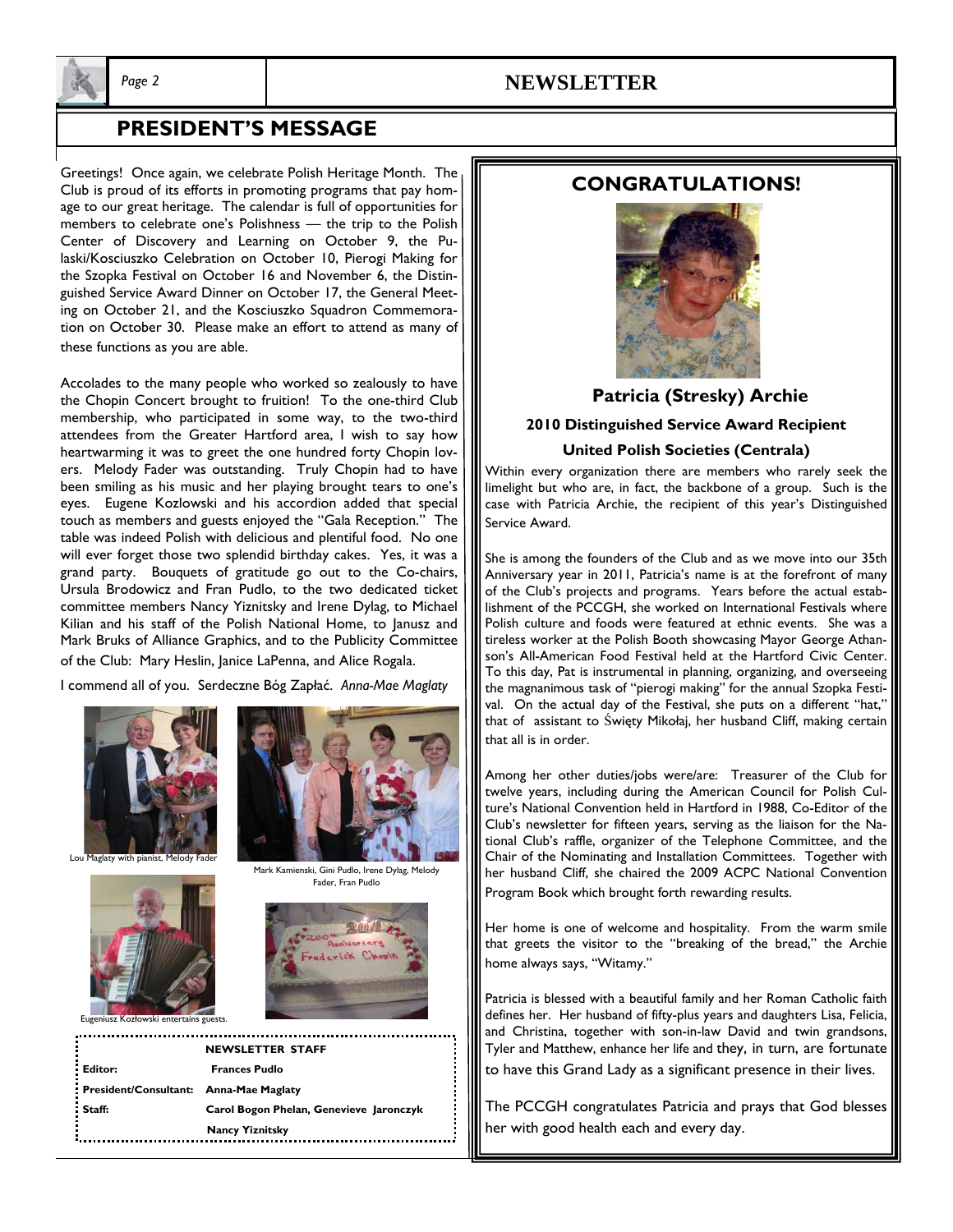# **DID YOU KNOW . . . ?** *Page 3*

## **TADEUSZ KOSCIUSZKO: THE CONNECTICUT CONNECTION**



While distinguishing himself during the American Revolutionary War as a military engineer, General Tadeusz Kosciuszko (1746-1817) became friendly with many American generals and statesmen, including some from Connecticut. One friend, David Humphrey (1752-1818), a soldier, poet, industrialist, and statesman, who served as Aide-de-champ to General George Washington, was born in Derby, CT. Historians of Derby and the Naugatuck Valley say that Kosciuszko was a guest at Humphrey's home in Derby and when Kosciuszko departed for Europe in 1784, he sailed with Humphrey, who was newly appointed as America's first Minis-

ter to Portugal. Humphrey befriended Kosciuszko and followed both his career and the events in Poland by correspondence. In a 1791 letter to Kosciuszko, Humphrey wrote: "Your acquaintances and friends in America all remember you with great affection, all the more from the honorable agency you had in assisting to establish the independence of that country." Humphrey's seven page letter to Kosciuszko hangs in the Kosciuszko Room at the David Humphrey Museum at the Old Derby Historical Society in Ansonia, Connecticut. In 1981, a State Historical Marker was placed on Academy Hill in Derby, which pays tribute to General David Humphrey and Commander Isaac Hull of the vessel "Constitution." Included on this marker is the name of Thaddeus Kosciuszko. Another Connecticut friend of Kosciuszko was Captain Frederick (1766-1831), Commander of the Ship "Adriana." Kosciuszko made his second trip to America on this ship in 1797. The New Haven Colony Historical Society owns an original pencil drawing by Kosciuszko titled "The Cabin Boy of the Adriana." Kosciuszko also painted a watercolor portrait of Captain Lee which hangs in the Henry Whitfield Museum in Guilford, CT.

Extracted from Center Line, a Quarterly Publication of the American Center of Polish Culture, Volume 1, Number 34, Fall, 2003. Author: Joseph Wardzala.

### **THE PRIDE OF POLONIA**



Marion Winters with his beloved wife, Jo Louise

The Polish Cultural Club of Greater Hartford's Board of Directors and Members send forth their heartfelt congratulations to our esteemed member, Marion Winters, who received the Pride of Polonia Award on August 29, 2010 at the National Shrine of Our Lady of Częstochowa, Doylestown, PA. This Award, created by the Executive Board of the Polish Apostolate, is presented annually to honor individuals who have made a unique contribution to the life of American Polonia. Marion is a man of great humility whose outreach in the Polonian community is ever constant and performed to exceedingly high standards. Sto Lat!

### **IT'S TIME TO MAKE THE PIEROGI!**

**TWO DATES ARE OPEN** 

**Saturday, October 16** 

**Saturday, November 6**

**9:00 a.m. to approximately 1:30 p.m.** 

**SS. Cyril & Methodius School Kitchen** 

#### **35 Groton Street, Hartford**

PLEASE consider volunteering for one, or both, of our pierogimaking sessions. Remember, we are not looking for pierogi experts — instructions will be provided for newcomers. Bring an apron, willing hands, and your Polish spirit. Coffee and pastries are provided. Come have fun and meet some fellow Club members. Call Pat Archie: (860) 289-8583.







Maria Panek and Pat Archie **Ed Farley** Mr. & Mrs. Chester Zasada